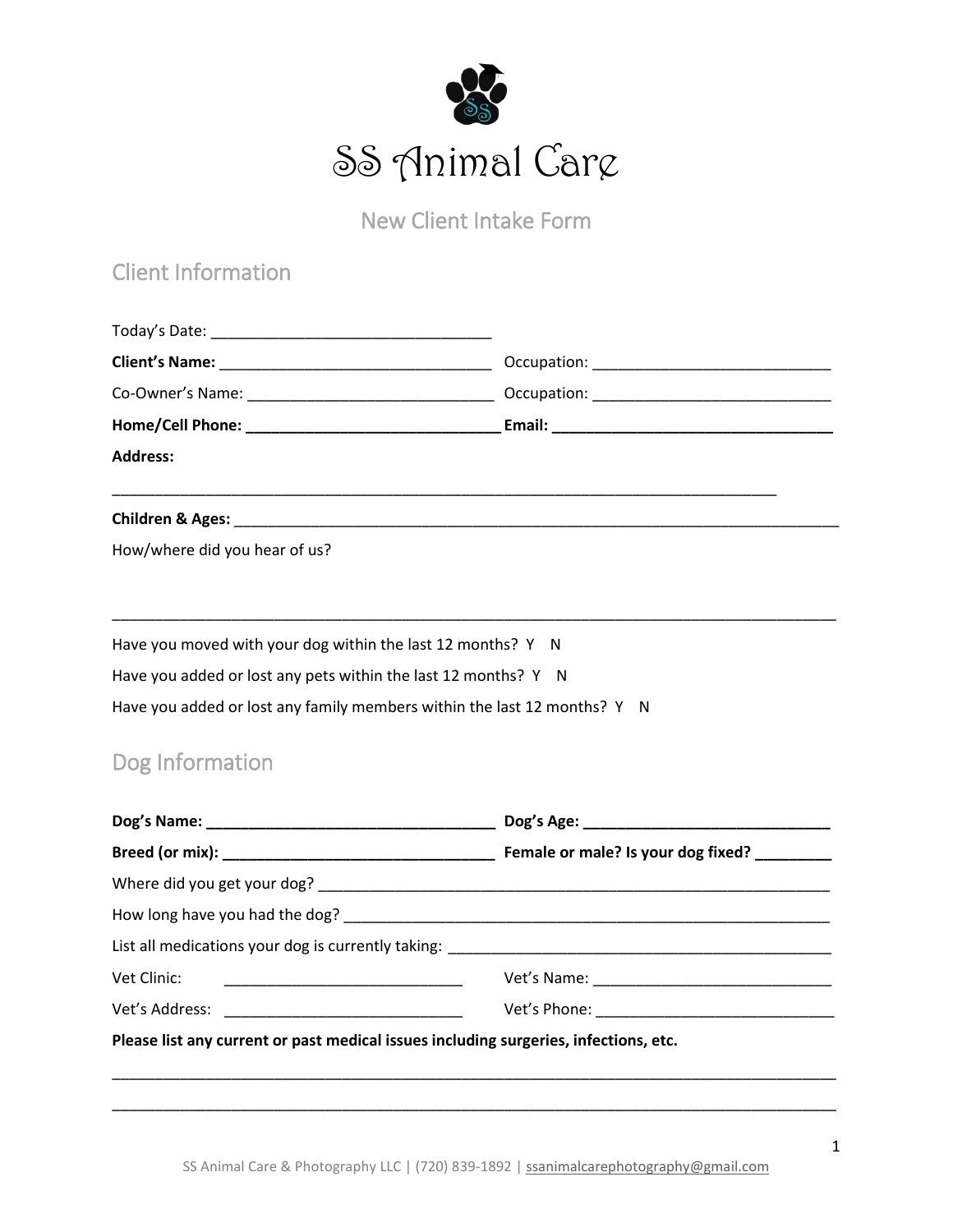

### **Other Pets In The Home**

 $\overline{a}$ 

| Name: | Age: | Breed: | F/M, Fixed? |
|-------|------|--------|-------------|
| Name: | Age: | Breed: | F/M, Fixed? |
| Name: | Age: | Breed: | F/M, Fixed? |

# About Your Dog's Lifestyle

|                     | Does your dog have a crate? ______________________ Does your dog like the crate? _____________________________ |
|---------------------|----------------------------------------------------------------------------------------------------------------|
|                     | Where is the crate located? ____________________ Does your dog chew or destroy the crate? __________           |
|                     |                                                                                                                |
|                     |                                                                                                                |
|                     |                                                                                                                |
|                     |                                                                                                                |
|                     |                                                                                                                |
|                     |                                                                                                                |
|                     |                                                                                                                |
|                     | How often does your dog go on a walk? _______________ Who walks your dog? ____________________                 |
|                     | How long is the walk? __________________ Does your dog have any other exercise activities?                     |
|                     | _______________ What does your dog wear on a walk? (Harness, No-Pull Harness, Prong/Shock Collar,              |
| Head Halter, etc.?) |                                                                                                                |
|                     | _ Do you ever walk your dog off leash? Y N Do you take your dog to dog parks? _____________                    |
|                     | Does your dog pull on walks? Y N If your dog pulls, what have you tried to change his behavior?                |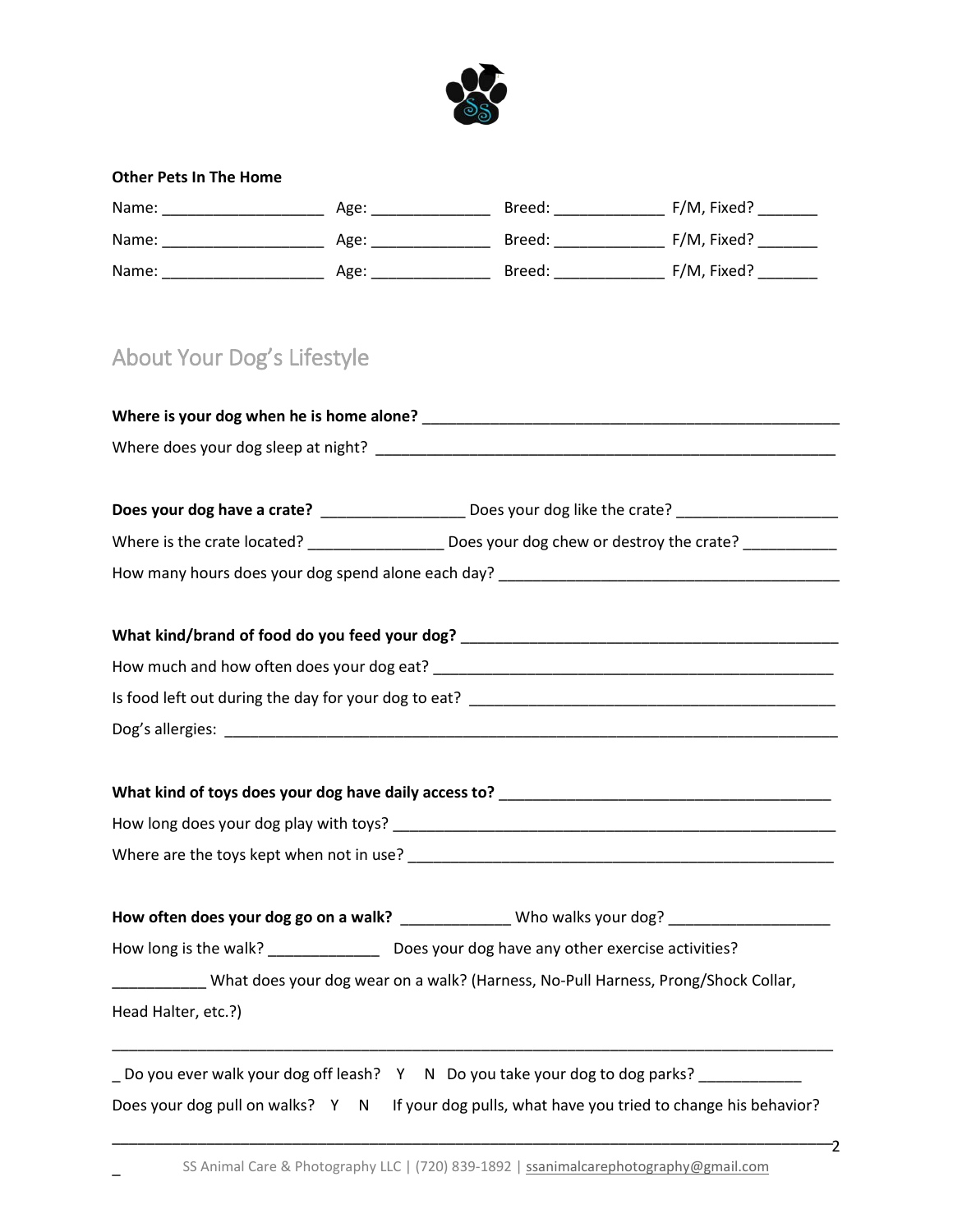

# About Your Dog's History

| Has your dog ever growled at a person or dog? Y N If yes, please describe what happened:                                              |
|---------------------------------------------------------------------------------------------------------------------------------------|
|                                                                                                                                       |
| Has your dog ever nipped/bitten a person or another animal before? ____ If yes, please describe what                                  |
| If your dog has nipped/bitten a person or animal, was there a tear, scratch, bruise, bleeding, or<br>puncture? (List all that apply.) |
| Is your dog fearful or nervous about certain people/dogs/situations? ______ If yes, please describe:                                  |
| How does your dog respond to new people in your home?                                                                                 |
| How does your dog respond to grooming or bathing?                                                                                     |
| What is your reaction when your dog ignores you?                                                                                      |
| What trainers, boarding facilities, or pet services have you used for your dog in the past? (Name/City)                               |
| Please list any of the following tools that you currently use or have previously used with your dog:                                  |
| Martingale Collar, Prong Collar, Choke Chain, E-Collar, Bark Collar, Citronella Collar/Spray, Spray Water                             |
| Bottle, Clicker, Extendable Leash, Waist Leash, Front-Attach Harness, No-Pull Harness, Regular                                        |
| Harness, Head Halti, Gentle Leader, or Others:                                                                                        |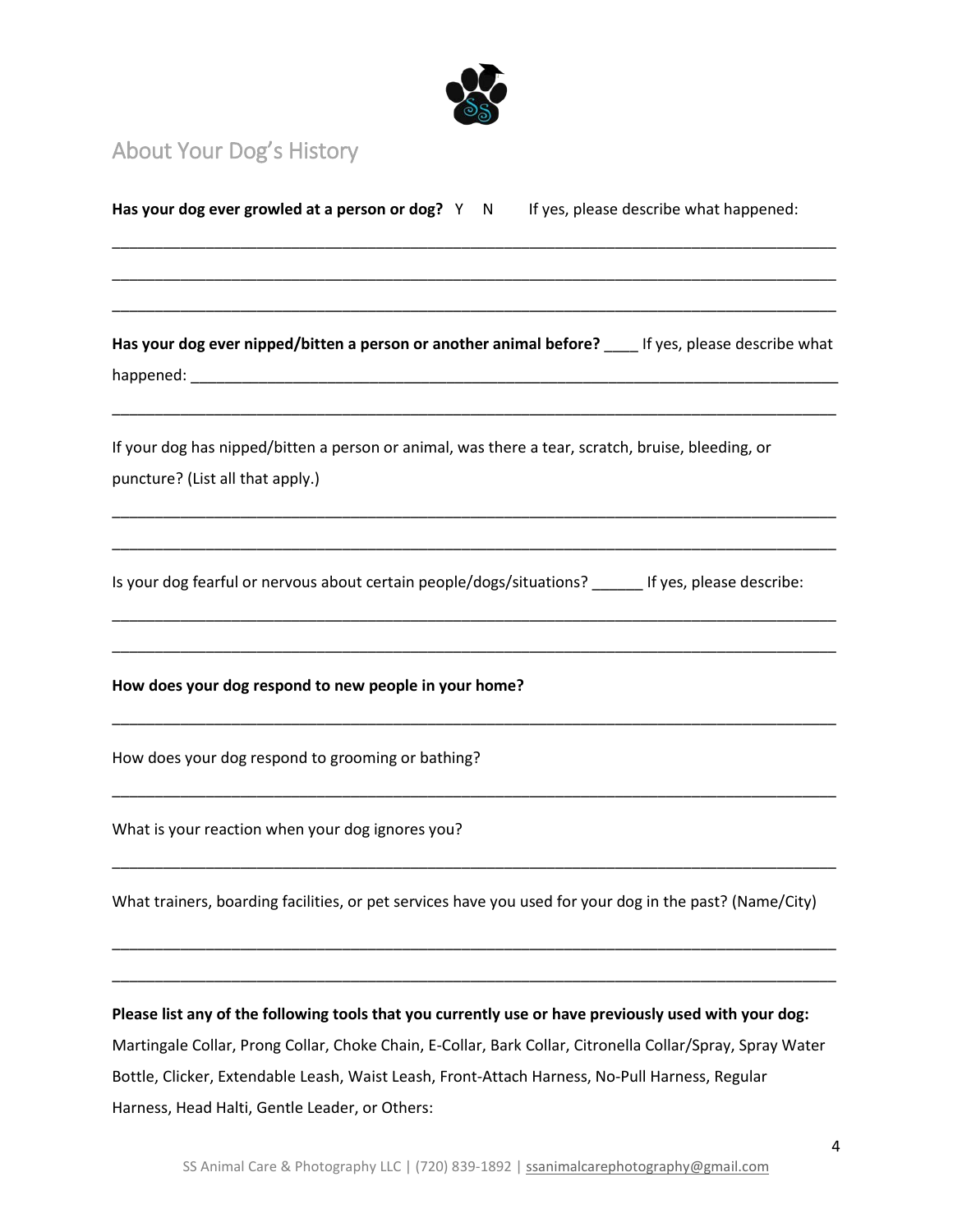

### **About Your Dog's Training Goals**

### 5 Things You Like About Your Dog



### 5 Things You Wish You Could Change About Your Dog



#### What made you reach out to us for training assistance?

What would you like to accomplish through training?

How would your ideal dog behave like?